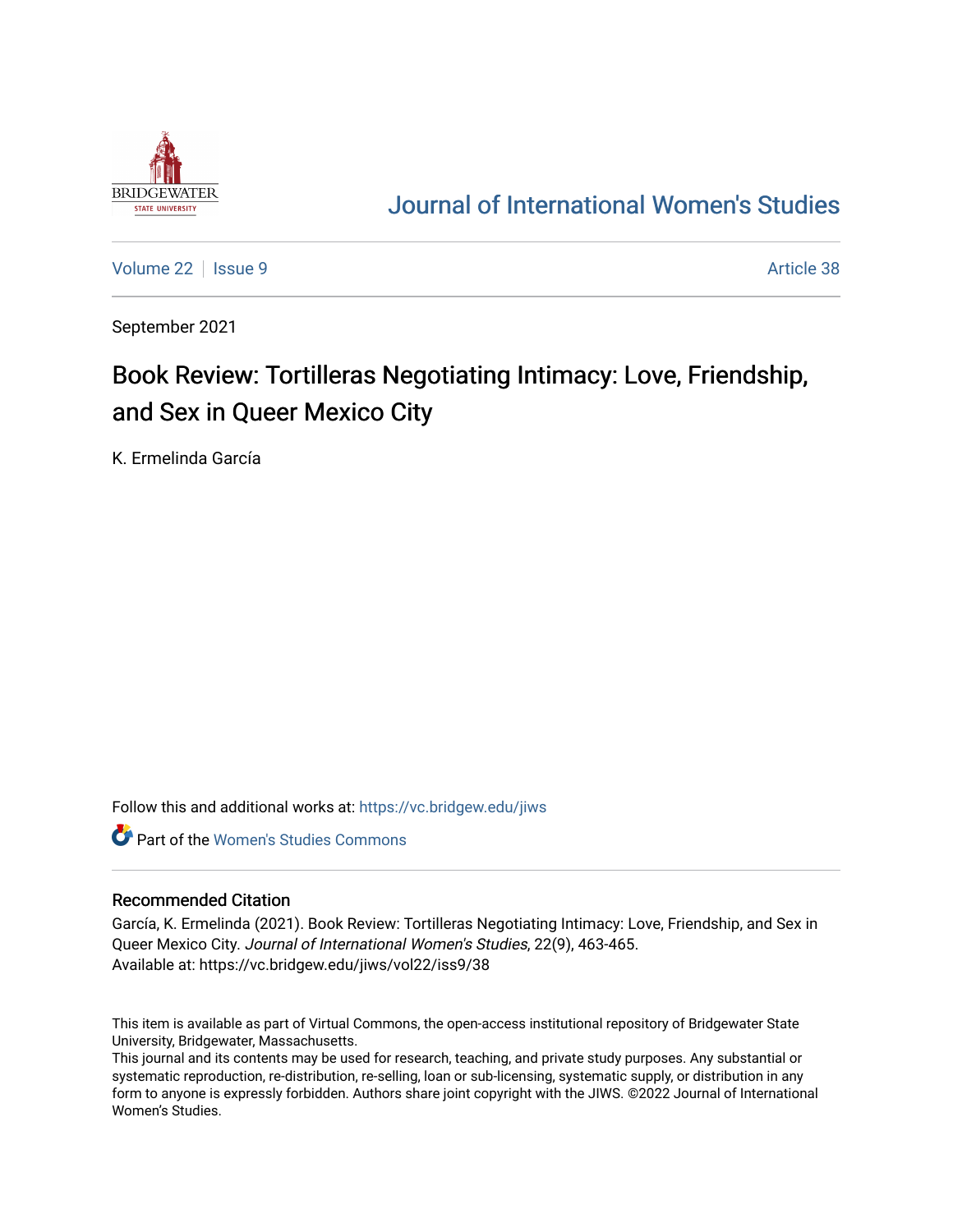### *Book Review: Tortilleras Negotiating Intimacy: Love, Friendship, and Sex in Queer Mexico City*<sup>1</sup>

#### K. Ermelinda García<sup>2</sup>

Anahi Russo Garrido delves into a topic few have explored in *Tortilleras Negotiating Intimacy: Love, Friendship, and Sex in Queer Mexico City.* While scholars have written about homosexuality in Mexico, the focus has largely been on men. Accordingly, there has been an absence of scholarship on relationships amongst women. As Garrido highlights, literature on queer women has largely concentrated on political organization, while she innovatively examines the relationships of women she describes as being in "*el ambiente*" or queer spaces. With her ethnographic study on the formation of relationships among three generations of queer women in Mexico City, Garrido makes an empirical and theoretical contribution to the growing scholarship on the LGBT+ community within Mexico.

Garrido utilizes three primary research methods: participant observation, interviews, and textual analysis of widely circulated newspapers. Her positionality as a queer Latina allows her to draw upon her networks within Mexico City to access lesbian support groups and organizations. She focuses on a group of thirty-six women from various social classes and age groups. Although her sample of queer women varies in demographics, Garrido primarily focuses on educated, middleclass, cisgender, queer women. The emphasis on this particular demographic shapes her findings about shifts in gendered expectations of women. Garrido acknowledges that the group she interviewed skewed more educated and better off than national averages. *Tortilleras* is split into four chapters, beginning in the realm of polyamory and expanding its definition to include familial love, friendships, sex-stretching and the erotic, eventually concluding with the mapping of *el ambiente*.

"Polyamory, Open Relationships, and Otros Amores de Familia" explores the adoption of lesbian polyamories following the 2010 marriage reform that legalized same-sex marriage in Mexico City. Polyamory, Garrido argues, "offered alternative imaginaries on love, eroticism, relationships, and ultimately the social organization of Latin American societies." While non-monogamous relations have been detailed in studies of masculine same-sex sexual practices, fewer studies have focused on the sexual relationships of women. As Garrido notes, conversations around polyamory resurfaced after the advocacy for cohabitation laws that imposed and reinforced notions of homonormativity in an appeal to respectability and acceptance within society. She frames polyamory to encompass more than romantic and sexual relationships. Within the conceptual perceptions of Garrido's interlocutors, those within *el ambiente*, polyamory stretches beyond the romantic realm and includes friendships and familial relationships. Through discussing polyamory, these women expanded their conceptions of what constitutes a relationship.

"On Friendship and the Production of Lesbian Worlds," the second chapter of the book, the discussion focuses on friendships among women, specifically lesbian friendships, and details queer

<sup>1</sup> Garrido, A. R. (2020). *Tortilleras Negotiating Intimacy: Love, Friendship, and Sex in Queer Mexico City.* New Brunswick, New Jersey and London, England: Rutgers University Press.

<sup>2</sup> K. Ermelinda García is a doctoral student in history at the Indiana University in Bloomington History. Email: kengarci@iu.edu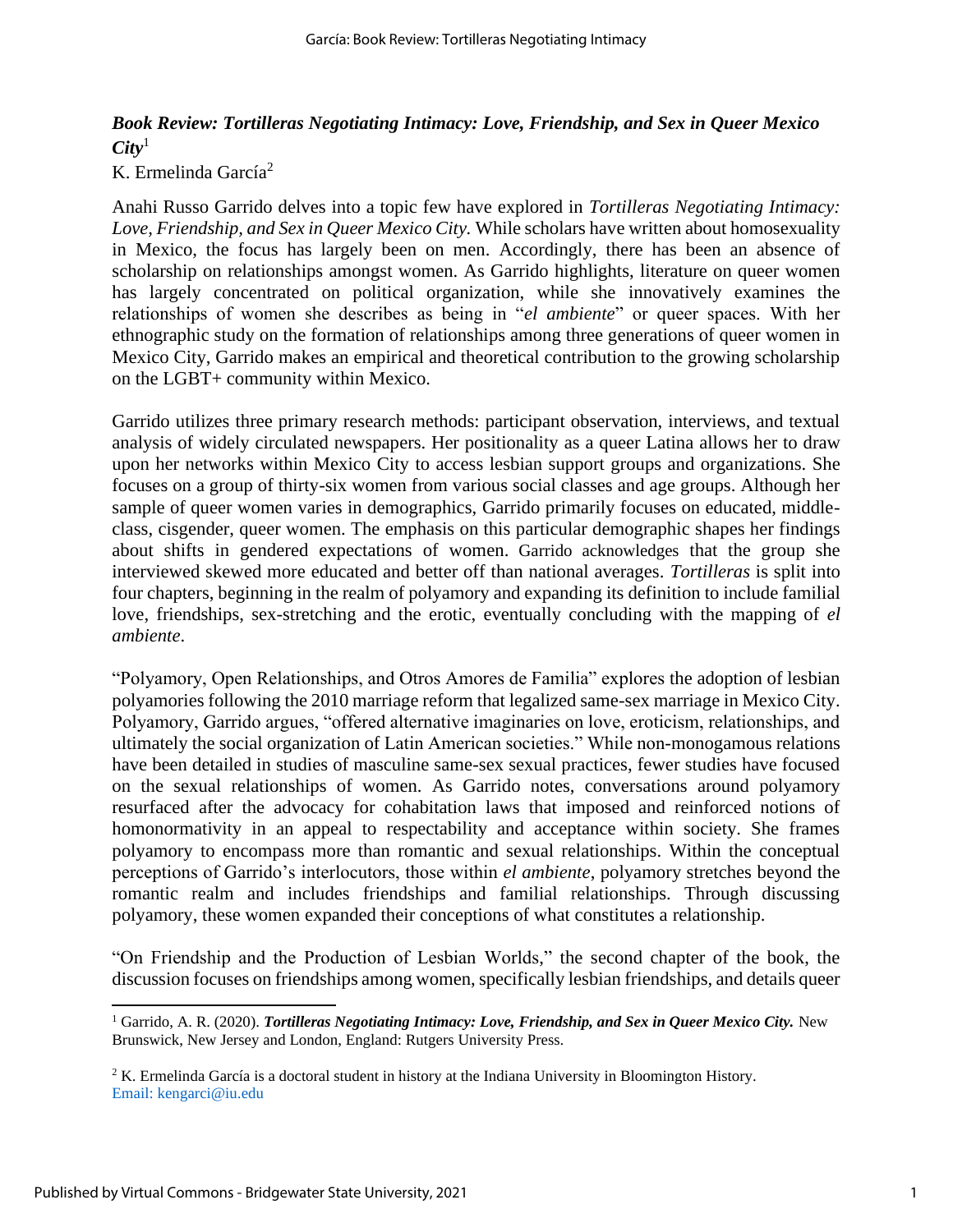world-making. Garrido notes the scant attention paid to friendship by ethnographers who prefer to understand social organization through kinship, politics, or ethnic affiliations. The importance placed upon friendship networks differs by generation, as interlocutors who came of age in the 1970s and early 1980s relied on friends and word of mouth to gain access to queer spaces. The most intriguing aspect of this chapter is how the interlocutors describe friendships and place relationships along a gendered hierarchy. For instance, they call their lesbian friends "*compadre,*" the masculine term opposite of the feminine "*comadre,"* equating the masculine term with greater loyalty and as separated from gendered familial obligations. Garrido claims that this very act of creating a network outside of the home challenges the hierarchical valuation of intimate relationships.

"Sex-Stretching the Body" sketches out erogenous zones from women's narratives of sexual experiences and challenges the traditional notions of sexual practice by redefining what is considered sex. Garrido begins with conversations surrounding sex, inviting the reader to "envision sex as a broad concept of the erotic." Actively disrupting the perception of women's sexuality as the suspension of sex through virginity or asexuality, Garrido's interviewees depict it as a practice that "produce[s] a deep intimate space that was named as…conjunction of selves." Equally important to physical acts are the emotional dynamic between casual sex and the interlocutors' feelings toward themselves and others. The chapter provides insight into the relationships and attitudes that women in *el ambiente* hold when engaging in sex, whether through relationships, casually, or in regard to the binary framework discussed within male homosexuality.

The book's final chapter, "Counter-mapping el Ambiente in Queer Times and Spaces," describes the construction of lesbian spaces and community within Mexico City. It largely focuses on the Zona Rosa, a traditionally gay neighborhood in Mexico City. Prior research has highlighted the consumerism and class division that pervades this neighborhood. Yet Garrido notes that lesbian spaces come about outside of clubs and bars. Interlocutors tell of spaces outside of clubs when discussing their counter-maps of *el ambiente*, with some identifying basketball leagues, private homes, bedrooms, offices, and women's cafés as spaces and social networks during the 1970s and 1980s. Still, perhaps the most notable aspect of this chapter is the gender conformity expected within commercialized spaces, with interlocutors often describing as a "spectacle" the other nightclubs that accept gender non-conforming individuals. Gender non-conformity takes on a class aspect in this chapter, with interlocutors within the Zona Rosa noting that nightclubs in other neighborhoods accepting "transvestis" into the club and characterized as working class were also considered to be dangerous. Additionally, the working class bar is associated with sexual licentiousness and theft. Despite the many ways in which interlocutors were challenging traditional aspects of the queer experience, they remained intolerant of gender non-conforming individuals within these spaces. This chapter is the richest, for it brings to light the need for further work on class distinction within the LGBT community in Mexico, an aspect which is lightly explored. The topic calls for further exploration in future research.

 *Tortilleras* is an entertaining and insightful book with an accessible writing style. The chapters flow well, keeping a consistent central theme, yet are distinct enough in focus to adequately explore differing facets of life in *el ambiente*. While limited in scope due to the demographic of her subjects, the author acknowledges this shortcoming, often qualifying the experiences of individuals. Opportunities for further exploration of *el ambiente* in Mexico City